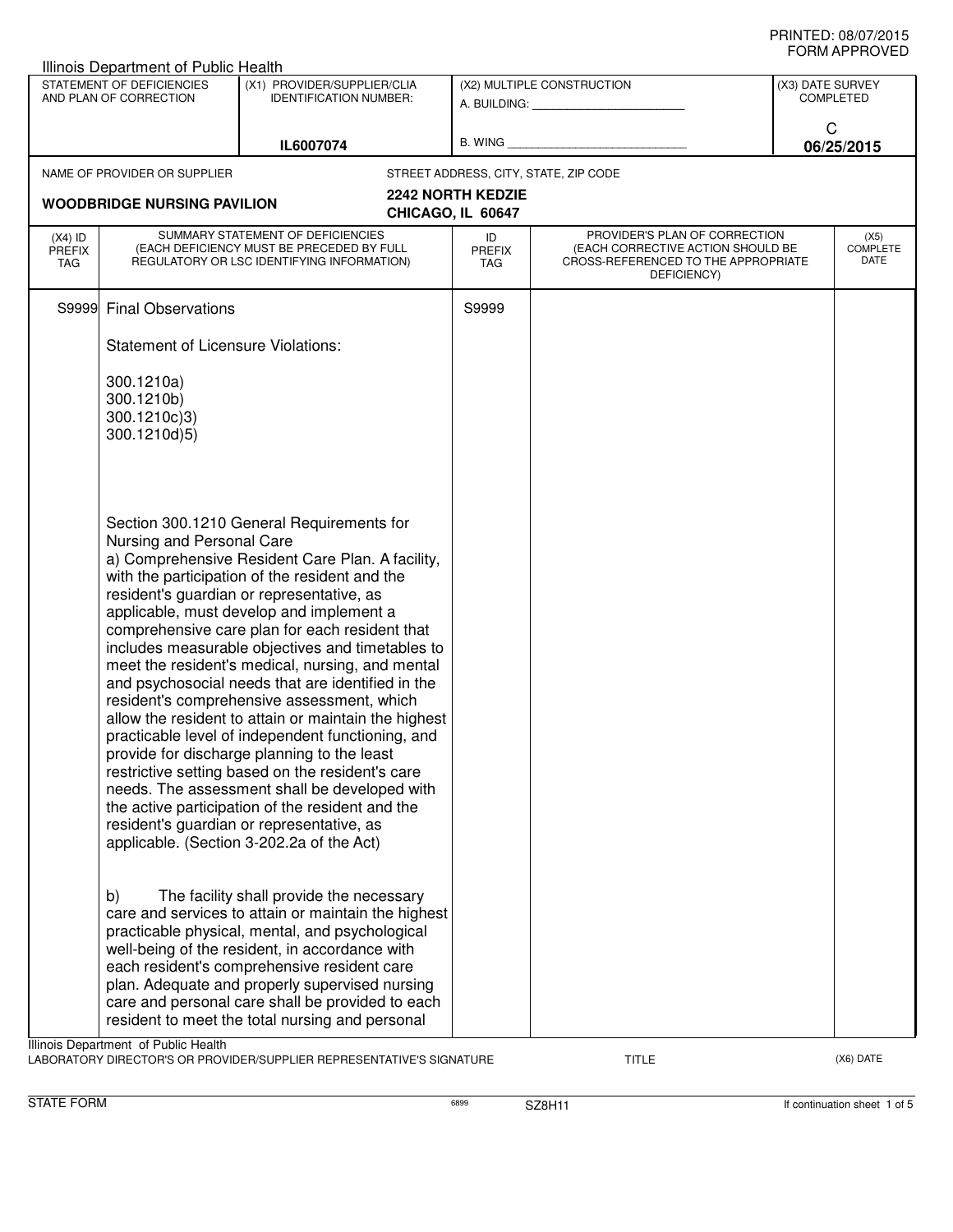| <b>Illinois Department of Public Health</b>         |                                                                                                                                        |                                                                                                                                                                                                                                                                                                                                                                                                                                                                                                                                                      |                                                                                                                                              |                                                                                                                          |                                      |                                 |  |
|-----------------------------------------------------|----------------------------------------------------------------------------------------------------------------------------------------|------------------------------------------------------------------------------------------------------------------------------------------------------------------------------------------------------------------------------------------------------------------------------------------------------------------------------------------------------------------------------------------------------------------------------------------------------------------------------------------------------------------------------------------------------|----------------------------------------------------------------------------------------------------------------------------------------------|--------------------------------------------------------------------------------------------------------------------------|--------------------------------------|---------------------------------|--|
| STATEMENT OF DEFICIENCIES<br>AND PLAN OF CORRECTION |                                                                                                                                        | (X1) PROVIDER/SUPPLIER/CLIA<br><b>IDENTIFICATION NUMBER:</b>                                                                                                                                                                                                                                                                                                                                                                                                                                                                                         | (X2) MULTIPLE CONSTRUCTION<br>A. BUILDING: A SALE AND THE SALE AND THE SALE AND THE SALE AND THE SALE AND THE SALE AND THE SALE AND THE SALE |                                                                                                                          | (X3) DATE SURVEY<br><b>COMPLETED</b> |                                 |  |
|                                                     |                                                                                                                                        | IL6007074                                                                                                                                                                                                                                                                                                                                                                                                                                                                                                                                            | B. WING                                                                                                                                      |                                                                                                                          |                                      | C<br>06/25/2015                 |  |
|                                                     | NAME OF PROVIDER OR SUPPLIER                                                                                                           |                                                                                                                                                                                                                                                                                                                                                                                                                                                                                                                                                      |                                                                                                                                              | STREET ADDRESS, CITY, STATE, ZIP CODE                                                                                    |                                      |                                 |  |
|                                                     | <b>WOODBRIDGE NURSING PAVILION</b>                                                                                                     |                                                                                                                                                                                                                                                                                                                                                                                                                                                                                                                                                      | <b>2242 NORTH KEDZIE</b><br>CHICAGO, IL 60647                                                                                                |                                                                                                                          |                                      |                                 |  |
| $(X4)$ ID<br><b>PREFIX</b><br>TAG                   |                                                                                                                                        | SUMMARY STATEMENT OF DEFICIENCIES<br>(EACH DEFICIENCY MUST BE PRECEDED BY FULL<br>REGULATORY OR LSC IDENTIFYING INFORMATION)                                                                                                                                                                                                                                                                                                                                                                                                                         | ID<br><b>PREFIX</b><br>TAG                                                                                                                   | PROVIDER'S PLAN OF CORRECTION<br>(EACH CORRECTIVE ACTION SHOULD BE<br>CROSS-REFERENCED TO THE APPROPRIATE<br>DEFICIENCY) |                                      | (X5)<br><b>COMPLETE</b><br>DATE |  |
| S9999                                               | Continued From page 1                                                                                                                  |                                                                                                                                                                                                                                                                                                                                                                                                                                                                                                                                                      | S9999                                                                                                                                        |                                                                                                                          |                                      |                                 |  |
|                                                     | care needs of the resident. Restorative<br>measures shall include, at a minimum, the<br>following procedures:                          |                                                                                                                                                                                                                                                                                                                                                                                                                                                                                                                                                      |                                                                                                                                              |                                                                                                                          |                                      |                                 |  |
|                                                     | Each direct care-giving staff shall review<br>C)<br>and be knowledgeable about his or her residents'<br>respective resident care plan. |                                                                                                                                                                                                                                                                                                                                                                                                                                                                                                                                                      |                                                                                                                                              |                                                                                                                          |                                      |                                 |  |
|                                                     | resident's medical record.                                                                                                             | 3) Objective observations of changes in a<br>resident's condition, including mental and<br>emotional changes, as a means for analyzing and<br>determining care required and the need for<br>further medical evaluation and treatment shall be<br>made by nursing staff and recorded in the                                                                                                                                                                                                                                                           |                                                                                                                                              |                                                                                                                          |                                      |                                 |  |
|                                                     | d)<br>seven-day-a-week basis:                                                                                                          | Pursuant to subsection (a), general<br>nursing care shall include, at a minimum, the<br>following and shall be practiced on a 24-hour,                                                                                                                                                                                                                                                                                                                                                                                                               |                                                                                                                                              |                                                                                                                          |                                      |                                 |  |
|                                                     |                                                                                                                                        | 5) A regular program to prevent and treat<br>pressure sores, heat rashes or other skin<br>breakdown shall be practiced on a 24-hour,<br>seven-day-a-week basis so that a resident who<br>enters the facility without pressure sores does not<br>develop pressure sores unless the individual's<br>clinical condition demonstrates that the pressure<br>sores were unavoidable. A resident having<br>pressure sores shall receive treatment and<br>services to promote healing, prevent infection,<br>and prevent new pressure sores from developing. |                                                                                                                                              |                                                                                                                          |                                      |                                 |  |
|                                                     |                                                                                                                                        | This requirement is not met as evidence by:<br>Based upon interview and record review, the                                                                                                                                                                                                                                                                                                                                                                                                                                                           |                                                                                                                                              |                                                                                                                          |                                      |                                 |  |
|                                                     |                                                                                                                                        | facility failed to develop a care plan for a resident<br>at risk for a pressure sore, inform the physician<br>and document a newly developed pressure for                                                                                                                                                                                                                                                                                                                                                                                            |                                                                                                                                              |                                                                                                                          |                                      |                                 |  |
|                                                     |                                                                                                                                        | implementation of treatment. This applies to one                                                                                                                                                                                                                                                                                                                                                                                                                                                                                                     |                                                                                                                                              |                                                                                                                          |                                      |                                 |  |
|                                                     | Illinois Department of Public Health                                                                                                   |                                                                                                                                                                                                                                                                                                                                                                                                                                                                                                                                                      |                                                                                                                                              |                                                                                                                          |                                      |                                 |  |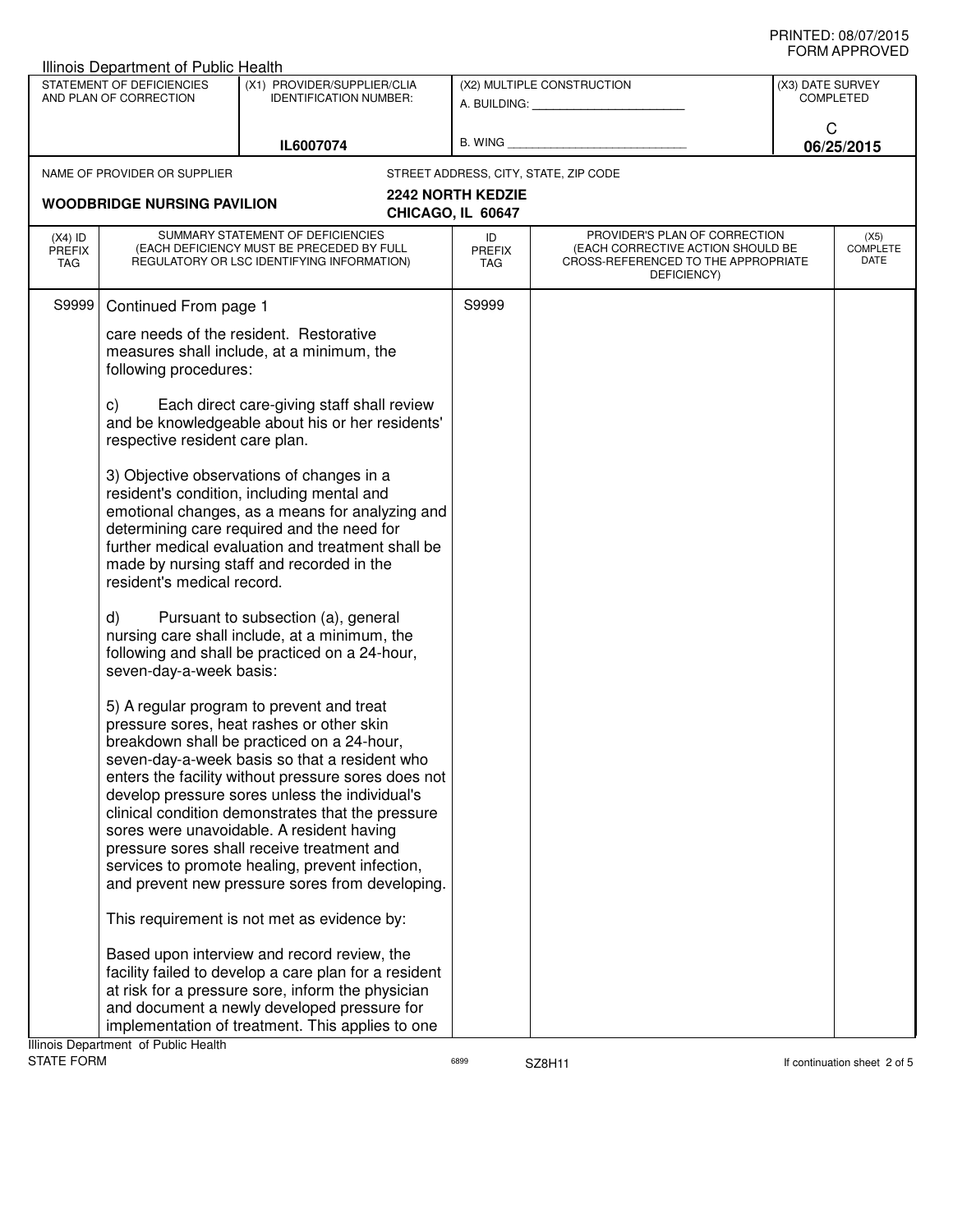| ᅴᄖᄞᇊᆝᆝᇅ៴ᄂ<br>Illinois Department of Public Health                                                                   |                                                                                                                                                                                                                                                                                                                                                                                                                                                                                                                                                                                                                                                                                                                                                                                                                                                                                                                                                                                                                                                                                                                                                                                                                                                                                                                                                                                                                                                                                                                                                                                                                                                                                                                                                                                                                                                                                                                                                                                                       |                                                         |                                                                                                                                                 |                                       |   |                                 |  |
|---------------------------------------------------------------------------------------------------------------------|-------------------------------------------------------------------------------------------------------------------------------------------------------------------------------------------------------------------------------------------------------------------------------------------------------------------------------------------------------------------------------------------------------------------------------------------------------------------------------------------------------------------------------------------------------------------------------------------------------------------------------------------------------------------------------------------------------------------------------------------------------------------------------------------------------------------------------------------------------------------------------------------------------------------------------------------------------------------------------------------------------------------------------------------------------------------------------------------------------------------------------------------------------------------------------------------------------------------------------------------------------------------------------------------------------------------------------------------------------------------------------------------------------------------------------------------------------------------------------------------------------------------------------------------------------------------------------------------------------------------------------------------------------------------------------------------------------------------------------------------------------------------------------------------------------------------------------------------------------------------------------------------------------------------------------------------------------------------------------------------------------|---------------------------------------------------------|-------------------------------------------------------------------------------------------------------------------------------------------------|---------------------------------------|---|---------------------------------|--|
| STATEMENT OF DEFICIENCIES<br>(X1) PROVIDER/SUPPLIER/CLIA<br>AND PLAN OF CORRECTION<br><b>IDENTIFICATION NUMBER:</b> |                                                                                                                                                                                                                                                                                                                                                                                                                                                                                                                                                                                                                                                                                                                                                                                                                                                                                                                                                                                                                                                                                                                                                                                                                                                                                                                                                                                                                                                                                                                                                                                                                                                                                                                                                                                                                                                                                                                                                                                                       | (X2) MULTIPLE CONSTRUCTION<br>A. BUILDING: A. BUILDING: |                                                                                                                                                 | (X3) DATE SURVEY<br><b>COMPLETED</b>  |   |                                 |  |
|                                                                                                                     |                                                                                                                                                                                                                                                                                                                                                                                                                                                                                                                                                                                                                                                                                                                                                                                                                                                                                                                                                                                                                                                                                                                                                                                                                                                                                                                                                                                                                                                                                                                                                                                                                                                                                                                                                                                                                                                                                                                                                                                                       | IL6007074                                               |                                                                                                                                                 | B. WING <b>Example 20</b>             | C | 06/25/2015                      |  |
|                                                                                                                     | NAME OF PROVIDER OR SUPPLIER                                                                                                                                                                                                                                                                                                                                                                                                                                                                                                                                                                                                                                                                                                                                                                                                                                                                                                                                                                                                                                                                                                                                                                                                                                                                                                                                                                                                                                                                                                                                                                                                                                                                                                                                                                                                                                                                                                                                                                          |                                                         |                                                                                                                                                 | STREET ADDRESS, CITY, STATE, ZIP CODE |   |                                 |  |
|                                                                                                                     |                                                                                                                                                                                                                                                                                                                                                                                                                                                                                                                                                                                                                                                                                                                                                                                                                                                                                                                                                                                                                                                                                                                                                                                                                                                                                                                                                                                                                                                                                                                                                                                                                                                                                                                                                                                                                                                                                                                                                                                                       |                                                         | <b>2242 NORTH KEDZIE</b>                                                                                                                        |                                       |   |                                 |  |
| $(X4)$ ID<br><b>PREFIX</b><br><b>TAG</b>                                                                            | SUMMARY STATEMENT OF DEFICIENCIES<br>(EACH DEFICIENCY MUST BE PRECEDED BY FULL<br>REGULATORY OR LSC IDENTIFYING INFORMATION)                                                                                                                                                                                                                                                                                                                                                                                                                                                                                                                                                                                                                                                                                                                                                                                                                                                                                                                                                                                                                                                                                                                                                                                                                                                                                                                                                                                                                                                                                                                                                                                                                                                                                                                                                                                                                                                                          |                                                         | PROVIDER'S PLAN OF CORRECTION<br>ID<br>(EACH CORRECTIVE ACTION SHOULD BE<br>PREFIX<br>CROSS-REFERENCED TO THE APPROPRIATE<br>TAG<br>DEFICIENCY) |                                       |   | (X5)<br><b>COMPLETE</b><br>DATE |  |
| S9999                                                                                                               |                                                                                                                                                                                                                                                                                                                                                                                                                                                                                                                                                                                                                                                                                                                                                                                                                                                                                                                                                                                                                                                                                                                                                                                                                                                                                                                                                                                                                                                                                                                                                                                                                                                                                                                                                                                                                                                                                                                                                                                                       |                                                         | S9999                                                                                                                                           |                                       |   |                                 |  |
|                                                                                                                     | <b>WOODBRIDGE NURSING PAVILION</b><br>CHICAGO, IL 60647<br>Continued From page 2<br>of three residents reviewed for pressure ulcer<br>treatment in the sample 9.<br>Findings include:<br>R1's Face Sheet indicates that R1 was admitted<br>to the facility on 05/23/2014 with admitting<br>diagnoses that include CVA (cerebrovascular<br>Accident), Parkinson's disease and Dementia. R1<br>was transferred to local community hospital on<br>11/30/2015 to rule out Metabolic<br>Encephalopathy/Sepsis/Dehydration.<br>R1's Minimum Data Set (MDS) on 05/30/2014<br>indicate that for Activities of daily living R1 needs<br>extensive assistance when self-performed.<br>R1's Local community hospital emergency room<br>admission record, History and Physical Exam<br>dated 11/30/2014 indicates that R1 was<br>transferred from the facility with Stage II pressure<br>Ulcer on sacrum covered with dry dressing.<br>Emergency Room Physician ordered for wound<br>Nurse for evaluation and treatment.<br>On 06/22/2015 at 11:10am, Z3 stated " No one<br>informed me of R1's pressure ulcers or any skin<br>changes while R1 was in the facility, but when R1<br>was transferred to the local community hospital,<br>Emergency Room nurse notified me that R1 has<br>stage II sacral ulcer."<br>On 06/25/2015 at 11:18am, E2 (Director of<br>Nursing) presented and reviewed R1's medical<br>records. Admission Nursing Assessment dated<br>05/23/2014 denote that R1's skin was intact.<br>Weekly skin checks planned and implemented<br>from 05/27/2014 through 11/302014. Pressure<br>risk predicting score evaluation for R1 indicated<br>that R1's skin had no impairment on 05/23/2014,<br>08/19/2014 and 11/18/2014. Progress notes<br>written by Nurse Practitioner covering R1's<br>primary physician dated 9/26/2014, 10/8/2014,<br>10/23/2014, 11/4/2014 indicates no impairment of<br>skin. Certified Nursing Assistant (CNA) skin<br>check detail report dated 09/28/2014 through |                                                         |                                                                                                                                                 |                                       |   |                                 |  |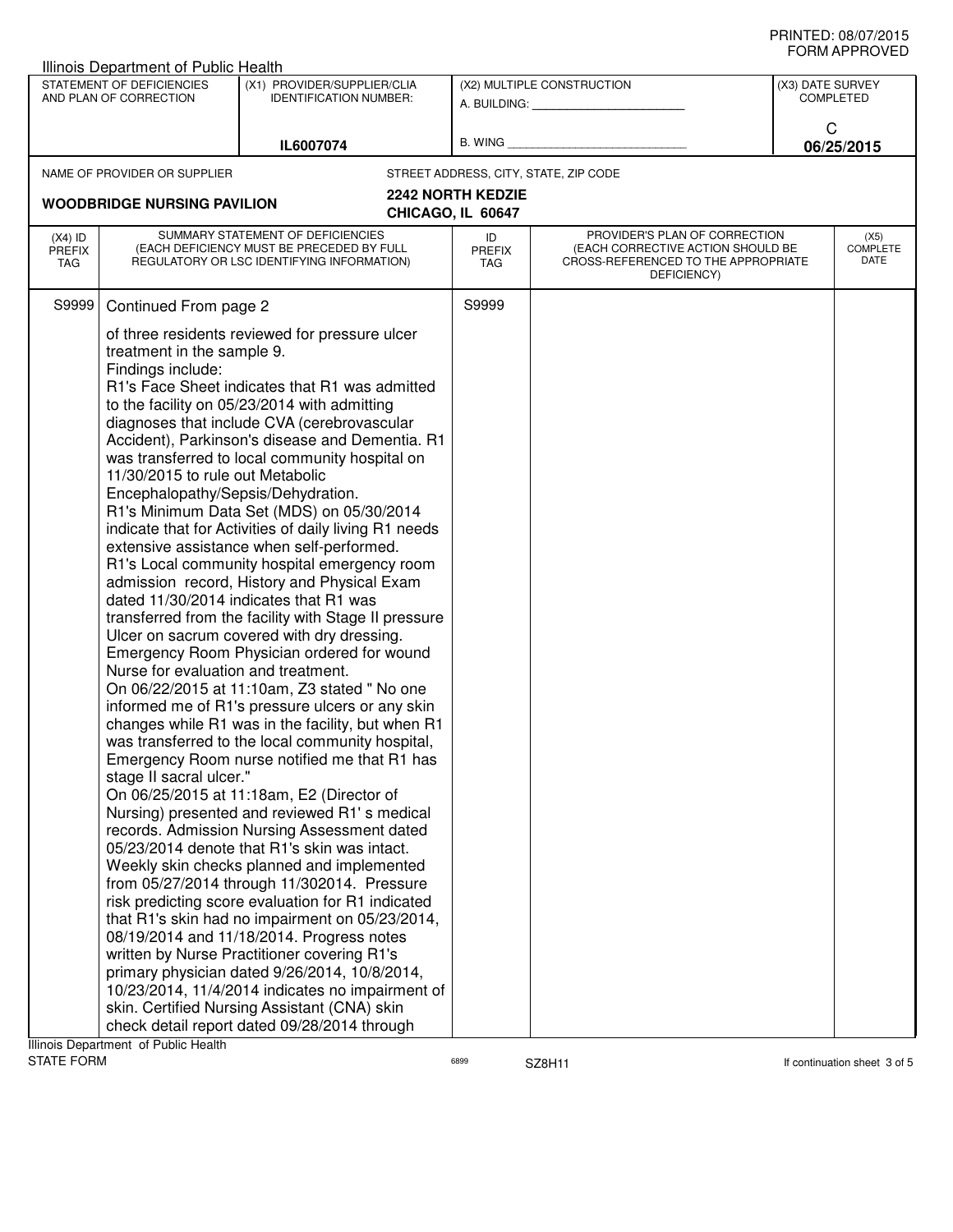| Illinois Department of Public Health                                                                                |                                                                                                                                                                                                                                                                                                                                                                                                                                                                                                                                                                                                                                                                                                                                                                                                                                                                                                                                                                                                                                                                                                                                                                                                                                                                                                                                                                                                                                                                                                                                                                                                                                                                                                                                                                                                                                                                                                                                                                                                                                                                                                                                                                                         |                                                         |                                               |                                                                                                                          |   |                                 |
|---------------------------------------------------------------------------------------------------------------------|-----------------------------------------------------------------------------------------------------------------------------------------------------------------------------------------------------------------------------------------------------------------------------------------------------------------------------------------------------------------------------------------------------------------------------------------------------------------------------------------------------------------------------------------------------------------------------------------------------------------------------------------------------------------------------------------------------------------------------------------------------------------------------------------------------------------------------------------------------------------------------------------------------------------------------------------------------------------------------------------------------------------------------------------------------------------------------------------------------------------------------------------------------------------------------------------------------------------------------------------------------------------------------------------------------------------------------------------------------------------------------------------------------------------------------------------------------------------------------------------------------------------------------------------------------------------------------------------------------------------------------------------------------------------------------------------------------------------------------------------------------------------------------------------------------------------------------------------------------------------------------------------------------------------------------------------------------------------------------------------------------------------------------------------------------------------------------------------------------------------------------------------------------------------------------------------|---------------------------------------------------------|-----------------------------------------------|--------------------------------------------------------------------------------------------------------------------------|---|---------------------------------|
| STATEMENT OF DEFICIENCIES<br>(X1) PROVIDER/SUPPLIER/CLIA<br>AND PLAN OF CORRECTION<br><b>IDENTIFICATION NUMBER:</b> |                                                                                                                                                                                                                                                                                                                                                                                                                                                                                                                                                                                                                                                                                                                                                                                                                                                                                                                                                                                                                                                                                                                                                                                                                                                                                                                                                                                                                                                                                                                                                                                                                                                                                                                                                                                                                                                                                                                                                                                                                                                                                                                                                                                         | (X2) MULTIPLE CONSTRUCTION<br>A. BUILDING: A. BUILDING: |                                               | (X3) DATE SURVEY<br><b>COMPLETED</b>                                                                                     |   |                                 |
|                                                                                                                     |                                                                                                                                                                                                                                                                                                                                                                                                                                                                                                                                                                                                                                                                                                                                                                                                                                                                                                                                                                                                                                                                                                                                                                                                                                                                                                                                                                                                                                                                                                                                                                                                                                                                                                                                                                                                                                                                                                                                                                                                                                                                                                                                                                                         | IL6007074                                               | B. WING                                       |                                                                                                                          | C | 06/25/2015                      |
|                                                                                                                     | NAME OF PROVIDER OR SUPPLIER                                                                                                                                                                                                                                                                                                                                                                                                                                                                                                                                                                                                                                                                                                                                                                                                                                                                                                                                                                                                                                                                                                                                                                                                                                                                                                                                                                                                                                                                                                                                                                                                                                                                                                                                                                                                                                                                                                                                                                                                                                                                                                                                                            |                                                         |                                               | STREET ADDRESS, CITY, STATE, ZIP CODE                                                                                    |   |                                 |
|                                                                                                                     |                                                                                                                                                                                                                                                                                                                                                                                                                                                                                                                                                                                                                                                                                                                                                                                                                                                                                                                                                                                                                                                                                                                                                                                                                                                                                                                                                                                                                                                                                                                                                                                                                                                                                                                                                                                                                                                                                                                                                                                                                                                                                                                                                                                         |                                                         | <b>2242 NORTH KEDZIE</b><br>CHICAGO, IL 60647 |                                                                                                                          |   |                                 |
| $(X4)$ ID<br><b>PREFIX</b><br><b>TAG</b>                                                                            |                                                                                                                                                                                                                                                                                                                                                                                                                                                                                                                                                                                                                                                                                                                                                                                                                                                                                                                                                                                                                                                                                                                                                                                                                                                                                                                                                                                                                                                                                                                                                                                                                                                                                                                                                                                                                                                                                                                                                                                                                                                                                                                                                                                         |                                                         | ID<br><b>PREFIX</b><br>TAG                    | PROVIDER'S PLAN OF CORRECTION<br>(EACH CORRECTIVE ACTION SHOULD BE<br>CROSS-REFERENCED TO THE APPROPRIATE<br>DEFICIENCY) |   | (X5)<br><b>COMPLETE</b><br>DATE |
| S9999                                                                                                               |                                                                                                                                                                                                                                                                                                                                                                                                                                                                                                                                                                                                                                                                                                                                                                                                                                                                                                                                                                                                                                                                                                                                                                                                                                                                                                                                                                                                                                                                                                                                                                                                                                                                                                                                                                                                                                                                                                                                                                                                                                                                                                                                                                                         |                                                         | S9999                                         |                                                                                                                          |   |                                 |
| Ilinoic Donartmont of Public Hoalth                                                                                 | <b>WOODBRIDGE NURSING PAVILION</b><br>SUMMARY STATEMENT OF DEFICIENCIES<br>(EACH DEFICIENCY MUST BE PRECEDED BY FULL<br>REGULATORY OR LSC IDENTIFYING INFORMATION)<br>Continued From page 3<br>11/30/2014 for R1 did not indicate any skin break<br>down. R1 had no documentation in the nursing<br>notes and Physician's progress notes dated<br>05/23/2014 through 11/30/2014 regarding stage II<br>sacral ulcer.<br>R1's Care plan dated 5/30/14 did not address the<br>resident's risk for a pressure ulcer nor any skin<br>break down in the sacrum. MDS (Minimum Data<br>Set) on 05/30/2014, 08/19/2014, and 11/18/2014<br>did not indicate that there was any change in R1's<br>skin condition. No documentation on notification<br>of significant change in R1's skin to the family<br>member noticed.<br>E2 stated, "Generally, the nurses along with the<br>CNA's do the initial skin assessment upon<br>admission. When CNA's help residents with<br>Activities of Daily Living (ADL's), the CNA's<br>should inspect the skin and if they see a new<br>wound or anything wrong with the skin, they are<br>to report it to the nurse. The certified nursing<br>assistants (CNA's) and Nurses should document<br>the change in skin condition in their charting and<br>in the 24 hour report log. The nurse should notify<br>the doctor and the responsible family member".<br>On 06/25/2015 at 3:15 pm, E1 (Administrator)<br>stated "The nurse who transferred R1 to the<br>hospital on 11/30/2014, no longer works in the<br>facility. Staff must have applied dressing but<br>forgot to document and inform the supervisor."<br>On 06/25/2015 at 3:40pm, Z1 (Primary Care<br>Physician for R1) stated in part: I was never<br>informed of any skin break down or pressure<br>sores on R1.<br>Facility policy titled, "Change in Resident Status"<br>dated 11/2013, documents in part: Facility shall<br>notify the attending physician, the resident and<br>the resident's family when there is a significant<br>change in the resident's medical condition. A<br>significant change of condition is a decline in the<br>resident's status that: Will not normally resolve |                                                         |                                               |                                                                                                                          |   |                                 |